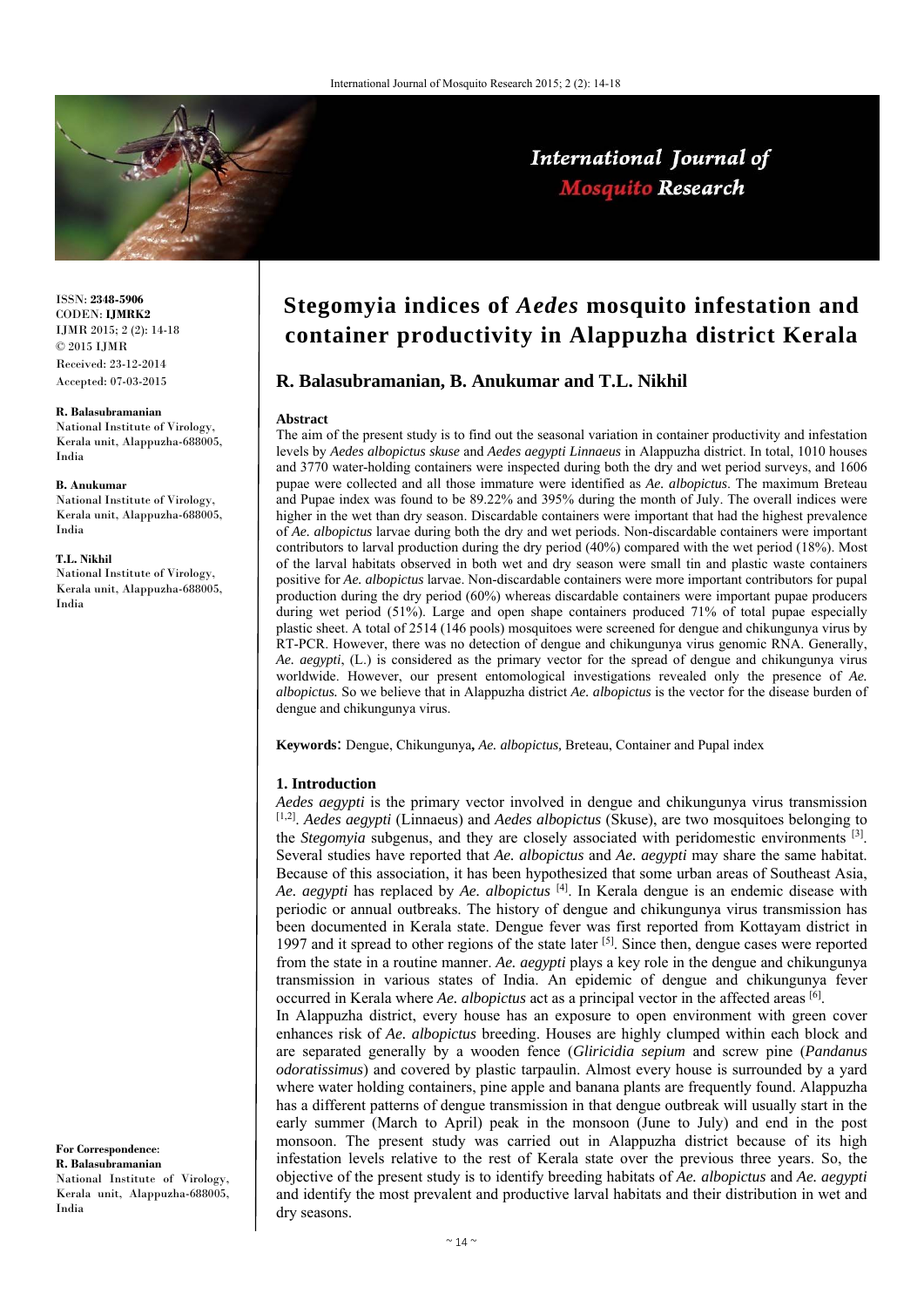#### **2. Materials and Methods**

#### **2.1 Study Site**

Alappuzha is an important tourist destination in southern Kerala. It is the smallest district in area but having highest density of population (1504 /Sq.km).The total geographical area is 1414 sq. Km and a population of about 2127789. The rainy season starts in end of May and ends in October. The annual rainfall varies from 1,300 to 1,800 mm rainfall per year. The annual mean temperature is about 26 °C. The average maximum and minimum temperatures are 35.5 and 18.8 °C, respectively.

#### **2.2 Entomological survey**

Entomological survey was conducted during wet period (June – 2012 to October-2012) fourteen samplings and the dry period (November 2012 –May- 2013) ten samplings were done. The study area was selected according to the history of high disease incidence, *Aedes* densities, and human population density. All water filled containers were examined for immature stages of *Aedes* species using fine-meshed fishnets. Based on the nature, source and use of the water, positive containers were classified into three main categories: Non discardable, discarded and natural containers as described by Julien et al., 2011<sup>[7]</sup>. Larval development sites were noted on: the type of container; its total volume; quality (clear, containing organic matter) of the water; the presence of vegetation around the container, and sun exposure. According to the amount of water in the containers they were classified in to 3 categories: Small:  $\leq 2$  L, Medium: 2 to 50 L, large  $> 50$  L. All larvae and pupae from each mosquito positive container were collected, counted and brought to the laboratories and reared until adult emergence for identification using standard keys. Mosquitoes were separated by species and combined into pools with each pool containing a maximum of 50 mosquitoes. Mosquitoes were stored at  $-80^{\circ}$ C till use.

#### **2.3 Virus screening**

The mosquitoes in each pool were suspended in 1.5 mL of phosphate buffer saline (PBS pH 7) containing 4% bovine serum albumin (BSA) and added 3 glass beads, size of 3.0 to

3.5 mm. The mosquitoes were homogenized in bead beater homogenizer for 60 sec (Biospec. Products Inc. USA). The homogenized mosquitoes were centrifuged at 10000 x g for 10 min at 4 °C. The supernatant was transferred to a fresh tube. Two hundred μl aliquot was used for RNA isolation using Trizol reagent (Invitrogen) according to the manufacturer's instructions and remaining supernatant was stored in -80  $^{\circ}$ C until use. Dengue virus was detected from the supernatant using reverse transcriptase PCR (RT-PCR) techniques as described earlier (Lanciotti *et al.* 1992) [8]. Similarly the chikungunya virus was detected as described by Yergolkar *et al.* 2006 [9].

#### **2.4 Statistical analysis**

Chi-square test was used to determine the significance of the association between the presence of *Ae. albopictus* larvae in a habitat and habitat type. The significance levels for statistical analyses was at 0.001. Mosquito larval indices such as Container Index (percentage of containers with water and *Ae*. *albopictus*), House Index (number of positive premises of total number sampled) and Breteau Index (number of positive containers per 100 premises inspected) were calculated.

### **3. Results**

In total, 1010 houses and 3770 water-holding containers were inspected during both surveys, and 1606 pupae of *Aedes*  species were collected. All adult specimens that emerged from field collected larvae/pupae were identified as *Ae. albopictus*. In very few habitats *Ae. vittatus* was collected. In the dry season, bucket and utensil containers were most productive for pupae (38%) of *Ae. albopictus*. In contrast to this result, during wet season survey bucket and utensils containers accounted for only 17% of collected *Ae. albopictus* pupae; overall plastic sheet (30.5%) and bucket and utensils (27.5%) were more productive containers than small discarded and other containers. The maximum Breteau and Pupae index was found to be 89.22% and 395% during the month of July which corresponds to the rainy season (Fig 1). The Breteau, house and container index during June to October remain very high. The overall indices were higher in the wet than dry season.

**Table 1:** Seasonal *Aedes albopictus* larvae and pupae indices in Alappuzha district.

| Survey     | <b>House index</b> | <b>Container index</b> | <b>Breteau index</b> | <b>Pupae index</b> | <b>Pupae/container</b> |
|------------|--------------------|------------------------|----------------------|--------------------|------------------------|
| Dry season | 18.16              | 9.41                   | 25.64                | 165.56             | J.56                   |
| Wet season | 31.44              | $\sim$<br>14.1         | 62.56                | 174.03             | $0.3\degree$           |

## **3.1 Container categories**

Discardable containers were important containers that had the highest prevalence of *Ae. albopictus* larvae during both the dry and wet periods, with an increasing contribution from the dry period (53% of total larvae positive) to the wet period (59%) ( $\chi$ 2= 2.07, P > 0.07). Non discardable containers were more important contributors to larval production during the dry period (40%) compared with the wet period (18%) ( $\gamma$ 2= 16.99, P <0.001).Natural containers filled by rain had similar relative contributions to larvae collected in the dry and wet periods (6 and 23%, respectively) ( $\chi$ 2= 16.29, P >0.001). Many of the larval habitats observed in both wet and dry season were small tin and plastic waste containers (34, and 27% respectively), besides many of the habitats positive for *Ae. albopictus* larvae in both the seasons (27 and 30% respectively).

Non discardable containers were more important contributors to pupae production during the dry period (60%) compared with the wet period (37%). Discardable containers were important producers of *Ae. albopictus* pupae during wet period, with an increasing relative contribution from the dry period (38% of total pupae collected) to the wet period (51%). According to the number of *Ae. albopictus* pupae collected, the most productive habitats were those in the plastic sheet (33%), it presented a high number of pupae (No.=296) while not even being a primary abundant container type in the area. A complete listing of containers and infestation rates is presented in Table 2.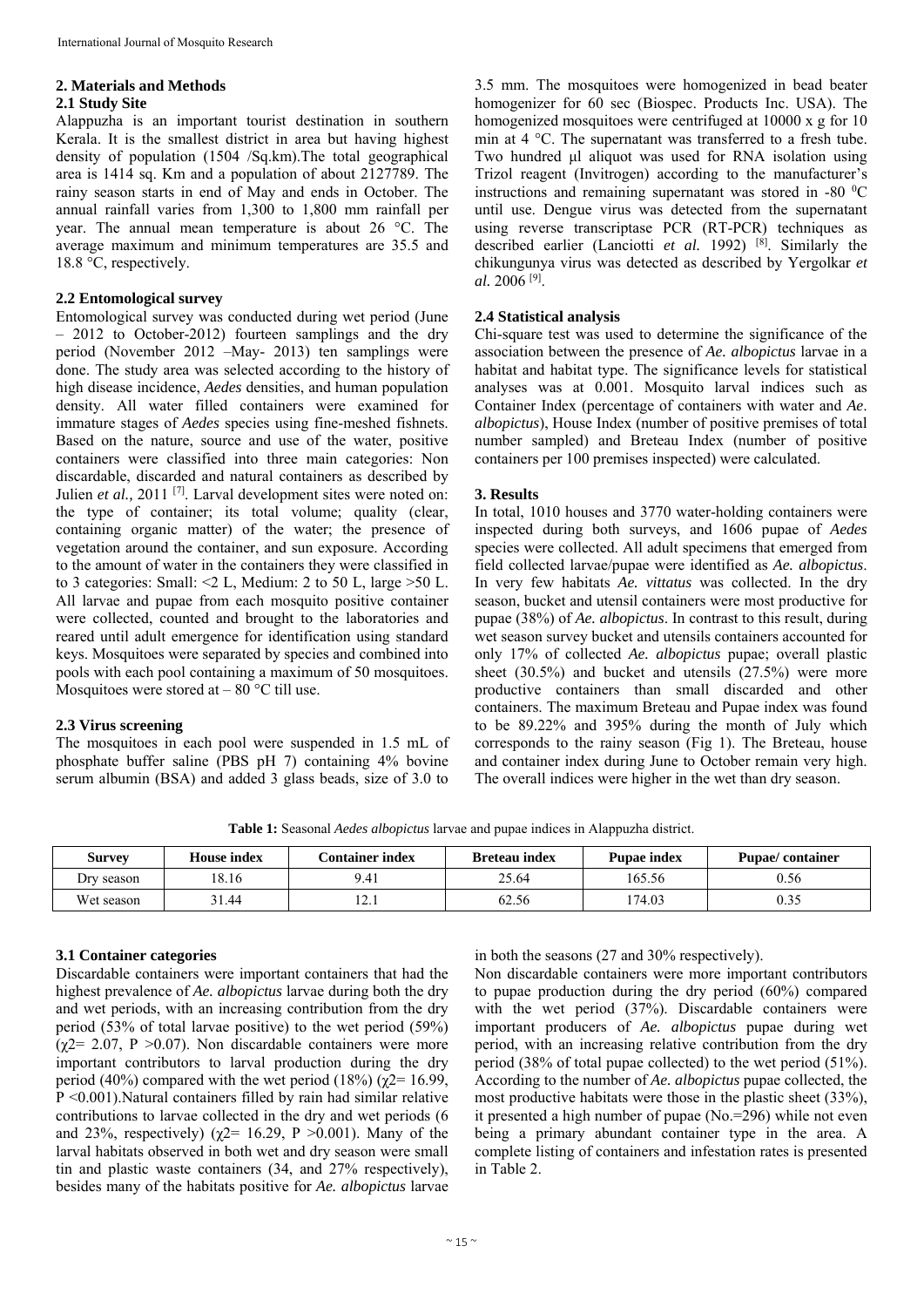|                                               |                    | Dry season                               |                     | Wet season         |                                                 |                     |  |  |  |  |
|-----------------------------------------------|--------------------|------------------------------------------|---------------------|--------------------|-------------------------------------------------|---------------------|--|--|--|--|
| <b>Habitat type</b>                           | Larvae<br>habitats | <b>Habitats with</b><br>Aedes albopictus | Aedes<br>albopictus | Larvae<br>habitats | <b>Habitats with</b><br><b>Aedes albopictus</b> | Aedes<br>albopictus |  |  |  |  |
|                                               | $($ %)             | $($ %)                                   | Pupae $(\% )$       | $($ %)             | $($ %)                                          | Pupae $(\% )$       |  |  |  |  |
| Non discardable containers                    |                    |                                          |                     |                    |                                                 |                     |  |  |  |  |
| Syntex/Drum/Cement tanks                      | 168 (13)           | 7(6)                                     | 99 (14)             | 182(7)             | 18(6)                                           | 80(9)               |  |  |  |  |
| Bowl (ant trap, pet dish etc)                 | 50 $(4)$           | 12(11)                                   | 60(8)               | 52(2)              | 10(3)                                           | 96(11)              |  |  |  |  |
| Buckets/Utensils                              | 297(24)            | 25(23)                                   | 270 (38)            | 632(25)            | 28(9)                                           | 153 (17)            |  |  |  |  |
| Discardable containers                        |                    |                                          |                     |                    |                                                 |                     |  |  |  |  |
| Small tin/ Plastic goods/<br>Jars/Broken pots | 432 (34)           | 29(27)                                   | 32(4)               | 686 (27)           | 92(30)                                          | 91 (10)             |  |  |  |  |
| Tire                                          | 83(7)              | 7(6)                                     | 46(6)               | 41 $(2)$           | 15(5)                                           | 67(8)               |  |  |  |  |
| Plastic sheet                                 | 121 (10)           | 22(20)                                   | 199(28)             | 395 (16)           | 74 (24)                                         | 296(33)             |  |  |  |  |
| Natural containers                            |                    |                                          |                     |                    |                                                 |                     |  |  |  |  |
| Coconut/Coco shell                            | 94(7)              | 4(4)                                     | 5(1)                | 412 (16)           | 44 (14)                                         | 42(5)               |  |  |  |  |
| Bamboo stumps/Tree<br>holes/Leaf axils        | 12(1)              | 2(2)                                     | 5(1)                | 113(5)             | 29(9)                                           | 65(7)               |  |  |  |  |
| Total                                         | 1257               | 108                                      | 716                 | 2513               | 310                                             | 890                 |  |  |  |  |
|                                               |                    |                                          |                     |                    |                                                 |                     |  |  |  |  |

**Table 2:** Seasonal distribution of larvae habitats identified according to habitat type.

Large and open shape containers, but in the shade, produced 71% of total pupae especially plastic sheet. Moreover, 61% of pupae were collected in containers with organic pollution, 70% and 30% in open and partially open shape containers

respectively (Table 3). Containers types are grouped according to capacity categories, 32.25% had a capacity >1 L, 55.60% a capacity of 1-25L, and 12.14% <25L, those contribution to the number of pupae.

**Table 3:** Percentage of water holding containers of each type and of pupae collected container index, and pupae per container for every variable measured and every type of container.

| <b>Larval habitats</b>    |              | A  | B           |    | D   | E  | F   | G   | H   |     | Total | %Pupae    | Container | Pupae     |
|---------------------------|--------------|----|-------------|----|-----|----|-----|-----|-----|-----|-------|-----------|-----------|-----------|
|                           |              |    |             |    |     |    |     |     |     |     |       | collected | Index     | container |
| Water with organic        | F            | 59 | 69          | 50 | 53  | 26 | 60  | 58  | 100 | 87  | 60    | 61        | 16.59     | 0.43      |
| pollution                 | N            | 41 | 31          | 50 | 47  | 74 | 40  | 42  | 0   | 3   | 40    | 39        | 02.84     | 0.40      |
|                           | F            | 79 | 97          | 55 | 54  | 16 | 33  | 87  | 22  | 93  | 52    | 71        | 16.50     | 0.59      |
| Sun exposure              | NT           | ∠. |             | 45 | 46  | 84 | -67 | 13  | 78  |     | 48    | 29        | 05.27     | 0.24      |
| Lid status                | D            | 47 | $2^{\circ}$ | 10 |     | 80 |     |     |     |     | 10    | 30        | 11.73     | 1.20      |
|                           | N            | 54 | 79          | 90 | 100 | 20 | 100 | 100 | 100 | 100 | 90    | 70        | 11.00     | 0.34      |
|                           | $\sim$<br>C. |    | 98          | Q  | 93  | 19 | 80  | 12  | 100 | 98  | 59    | 32        | 1.60      | 0.23      |
| <b>Container searched</b> | M            | 41 |             | 85 | –   | 81 | 19  |     | U   | ◠   | 30    | 56        | 8.22      | 0.78      |
|                           |              | 78 |             |    |     |    |     | 80  |     |     |       | 12        | 16.45     | 0.49      |

**A**- Syntex/Drum/Cement tank/Trough ,B- Bowl (ant trap, pet dish etc), C- Buckets/Utensils, D- Small Tin/plastic wastes/Broken bottles/jars/pots, E- Rubber tire, F- Plastic sheet/Roof gutter, G- Rock & mud pools, H- Bamboo stumps/tree-holes/Leaf, I- Coconut/coco shell. F- Fully, N- Not, S – Small, M- Medium, L – Large,

#### **3.2 Rain fall**

Container productivity examined in relation to monthly rainfall. The relationship of increasing larval population (BI) with rainfall is shown in Fig.1, where the seasonal pattern of *Ae. albopictus* was fairly close to variations in rainfall. The

heaviest rainfall occurring from May to August resulted in higher BI, in those months. The maximum Breteau index peak obtained was 89 corresponding to the heaviest rainfall in the month of June (334 mm).



**Fig 1:** The relationship of increasing larval population (BI) with rainfall

#### **3.3 Viral screening**

A total of 2514 (146 pools) mosquitoes were screened for

dengue and chikungunya virus by RT-PCR, of which 2487 were *Ae. albopictus* (141 pools) and 27 *Ae. vittatus* (5 pools).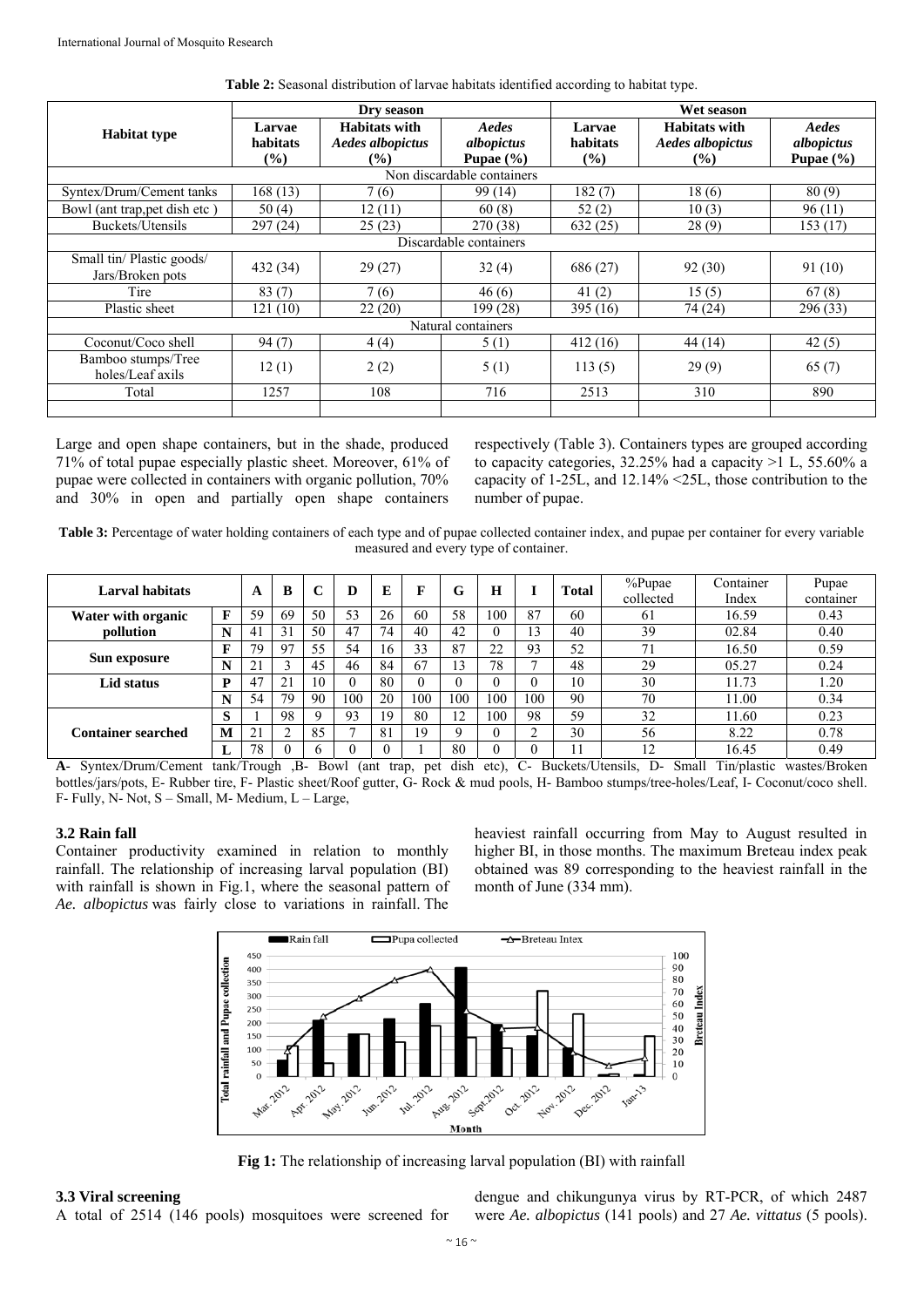However, there was no detection of dengue and chikungunya virus genomic RNA.

**Table 4:** Chikungunya and Dengue virus serotypes detected by RT-PCR in field-caught *Aedes* mosquitoes pools (number of mosquitoes) from Alappuzha district **.** 

| <b>Mosquitoes</b> | Dry season            | Wet season       | <b>Total</b>   | Pools positive |
|-------------------|-----------------------|------------------|----------------|----------------|
| Aedes albopictus  | (157                  | 127(2330)        | (2487)<br>.41  |                |
| Aedes vittatus    |                       | 5(27)            | (27)<br>$\sim$ |                |
| <b>Total</b>      | 157<br>$\overline{1}$ | (1802)<br>$\sim$ | 146 (2514)     |                |

#### **4. Discussion**

Alappuzha is the one of the district that has been greatly affected by dengue and chikungunya virus. Ever since dengue cases were reported in 1997[5], the local authorities in Alappuzha district have been battling the disease with the use of insecticides, larvicides as well as education and community involvement in the removal of artificial containers that serve as the larval habitat. Even though mosquito control efforts have been ongoing, results from this study show that larval habitats are still common in Alappuzha district and *Ae. albopictus* larval indices are high enough to maintain dengue transmission, especially in the wet season [10]. According to our surveys, water storage in Alappuzha in containers like buckets and plastic can (50 L capacity) used to store water become common larval habitats in areas where availability of piped water is a problem [11]. These bucket and plastic can and large containers can hold enough water during the dry season and serve as productive mosquito larval habitats. Among natural larval habitats sampled, coconut shells were the most common natural larval habitats encountered in all areas because coconut constitutes a staple food for local population. During the summer, rainfall can easily reach 143 mm/month and neglected water containers like plastic sheet, can, and other small plastic waste collects rainwater, thus these containers provide larval habitat and vector population size by creating habitat during dry season. Apparently, enough water to support production of immature accumulates in containers of these types even during the dry season when rainfall is sporadic [12]

Pupae distribution is varied in different containers according to the dry and wet season. Surprisingly, plastic sheet and buckets could be indicated as key containers in both seasons. Plastic sheet, are the unique container type classified as key container in our study. Abundant containers, like broken bottles, cans, and plastic goods had low production. With the application of pupal survey, large containers have been considered to account for most adult *Ae. albopictus* in some areas [13]. However this was not the case in this district, where differences in productivity between large and medium containers accounted for more number of pupae collected. A previous study has shown detection of chikungunya virus from *Ae. albopictus* in Kerala [14]. In our survey, no mosquito infections were detected, however, dengue and chikungunya incidence in Kerala has shown growing trend in the last decade. *Ae. aegypti* is regarded as the primary vector for chikungunya and dengue virus. However, survey carried out in Lakshadweep islands and La Reunion Island in the Indian Ocean, *Ae. albopictus* is now considered to be the main vector of dengue and chikungunya viruses and absence of *Ae. aegypti* [15]. Similarly, in the present survey could not detect *Ae. aegypti* during house hold survey, which suggests the possibility of the role of *Ae. albopictus* as the vector of dengue and chikungunya virus in Alappuzha district.

### **5. Acknowledgement**

The Authors acknowledge the Indian Council of Medical Research, Ministry of Health & Family Welfare, Govt. of India, New Delhi for financial support. Technical assistance in the field work by Mr. Saleem and Mr. Sreenivas is gratefully acknowledged. We thank Health inspectors, Junior Health inspectors and ASHA workers for their extensive support during field work.

### **6. References**

- 1. Kow CY, Koon LL, Yin PF. Detection of dengue viruses in field caught male *Aedes aegypti* and *Aedes albopictus* (Diptera: Culicidae) in Singapore by type-specific PCR. J Med Entomol 2001; 38:475–479.
- 2. Gubler DJ. The emergence of epidemic dengue fever and dengue hemorrhagic fever in the Americas: a case of failed public health policy Rev Panam Salud Publica 2005; 17:221–224.
- 3. Halstead SB. Dengue virus: Mosquito interactions. Annu Rev Entomol 2008; 53:273-291.
- 4. Meara GF, Evans, LF, Gettman AD, Cuda JP. Spread of *Aedes albopictus* and decline of *Ae. aegypti* (Diptera: Culicidae) in Florida. J Med Entomol 1995; 32:554-562.
- 5. Kumar NP, Jayakumar PR, Kochurani George T, Kamaraj, Krishnamoorthy K, Sabesan S *et al.* Genetic characterization of dengue viruses prevalent in Kerala State. Indian J Med Microbiol 2013; 62:545–552.
- 6. Bhaskar Rao B. Larval habitats of *Aedes albopictus* (Skuse) in rural areas of Calicut, Kerala, India. J Vector Borne Dis 2010: 47: 175-177.
- 7. Julian EGR, Mildred PLU, Maria ALP, Jose AFA, Maria DRNV, Saul LF *et al.* Productive container types for *Aedes aegypti* immatures in Merida, Mexico J Med Ent 2011; 48(3):644-650.
- 8. Lanciotti RS, Charles H. Calisher, Duane J. Gubler, Gwong-Jen Chang and Vance Vorndam. Rapid detection and typing of Dengue viruses from clinical samples by using reverse transcriptase-polymerase chain reaction. J of Clinical Microbiol 1992; 545-551.
- 9. Yergolkar PN, Tandale BV, Arankalle VA, Sathe PS, Sudeep AB, Gandhe SS, *et al.* Chikungunya outbreaks caused by African genotype, India. Emerging Infectious Dis. 2006; 12; 1580–1583.
- 10. Alex Eapen, John Ravindran K, Dash AK. Breeding potential of *Aedes albopictus* (Skuse, 1895) in chikungunya affected areas of Kerala, India Ind J Med Res 2010; 733-735.
- 11. Arunachalam N, Tana S, Espino F, Kittayapong P, Abeyewickreme W, Wai KT *et al.* Eco-bio-social determinants of dengue vector breeding: a multicountry study in urban and periurban Asia. Bull World Health Organisation 2010; 88:173-184.
- 12. Troyo A, Olger CA, Douglas OF, Mayra ES, Adrian A, Kristopher LA. *et al* Seasonal profiles of *Aedes aegypti*  (Diptera: Culicidae) larval habitats in an urban area of